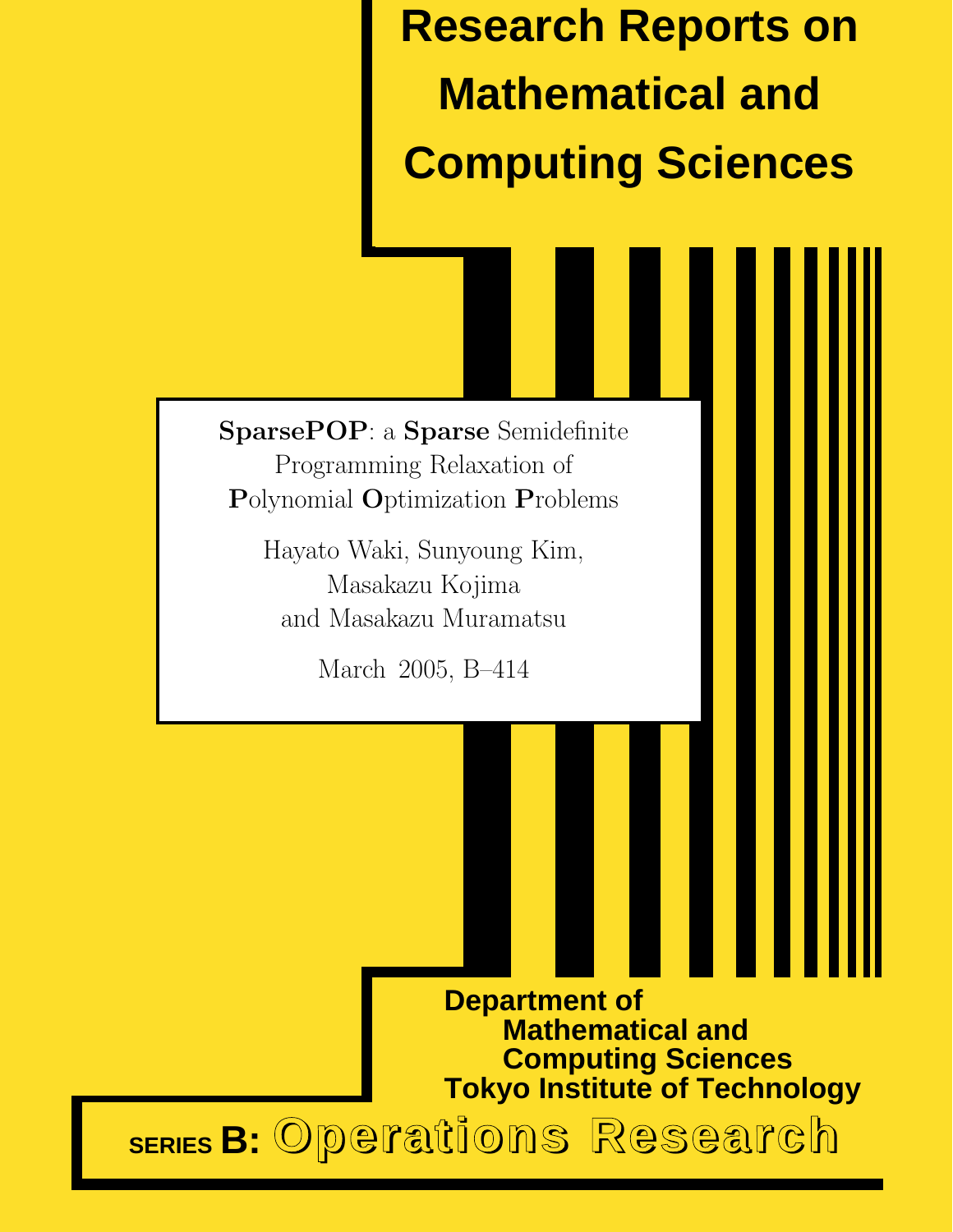#### B-414 SparsePOP : a Sparse Semidefinite Programming Relaxation of Polynomial Optimization Problems Hayato Waki\*, Sunyoung Kim<sup>†</sup>, Masakazu Kojima<sup>‡</sup>, Masakazu Muramatsu<sup>‡</sup> March 2005

#### Abstract.

SparesPOP is a MATLAB implementation of a sparse semidefinite programming (SDP) relaxation method proposed for polynomial optimization problems (POPs) in the recent paper by Waki et al. The sparse SDP relaxation is based on "a hierarchy of LMI relaxations of increasing dimensions" by Lasserre, and exploits a sparsity structure of polynomials in POPs. The efficiency of SparsePOP to compute bounds for optimal values of POPs is increased and larger scale POPs can be handled. The software package SparesPOP and this manual with some numerical examples are available at

http://www.is.titech.ac.jp/∼kojima/SparsePOP

### Key words.

Polynomial optimization problem, sparsity, global optimization, sums of squares optimization, semidefinite programming relaxation, MATLAB software package

- $\star$  Department of Mathematical and Computing Sciences, Tokyo Institute of Technology, 2-12-1 Oh-Okayama, Meguro-ku, Tokyo 152-8552 Japan. Hayato.Waki@is.titech.ac.jp
- † Department of Mathematics, Ewha Women's University, 11-1 Dahyun-dong, Sudaemoon-gu, Seoul 120-750 Korea. A considerable part of this work was conducted while this author was visiting Tokyo Institute of Technology. Research was supported by KRF 2004-042-C00014. skim@ewha.ac.kr
- ‡ Department of Mathematical and Computing Sciences, Tokyo Institute of Technology, 2-12-1 Oh-Okayama, Meguro-ku, Tokyo 152-8552 Japan. Research supported by Grant-in-Aid for Scientific Research on Priority Areas 16016234. kojima@is.titech.ac.jp
- ♯ Department of Computer Science, The University of Electro-Communications, Chofugaoka, Chofu-Shi, Tokyo 182-8585 Japan. Research supported in part by Grant-in-Aid for Young Scientists (B) 15740054. muramatu@cs.uec.ac.jp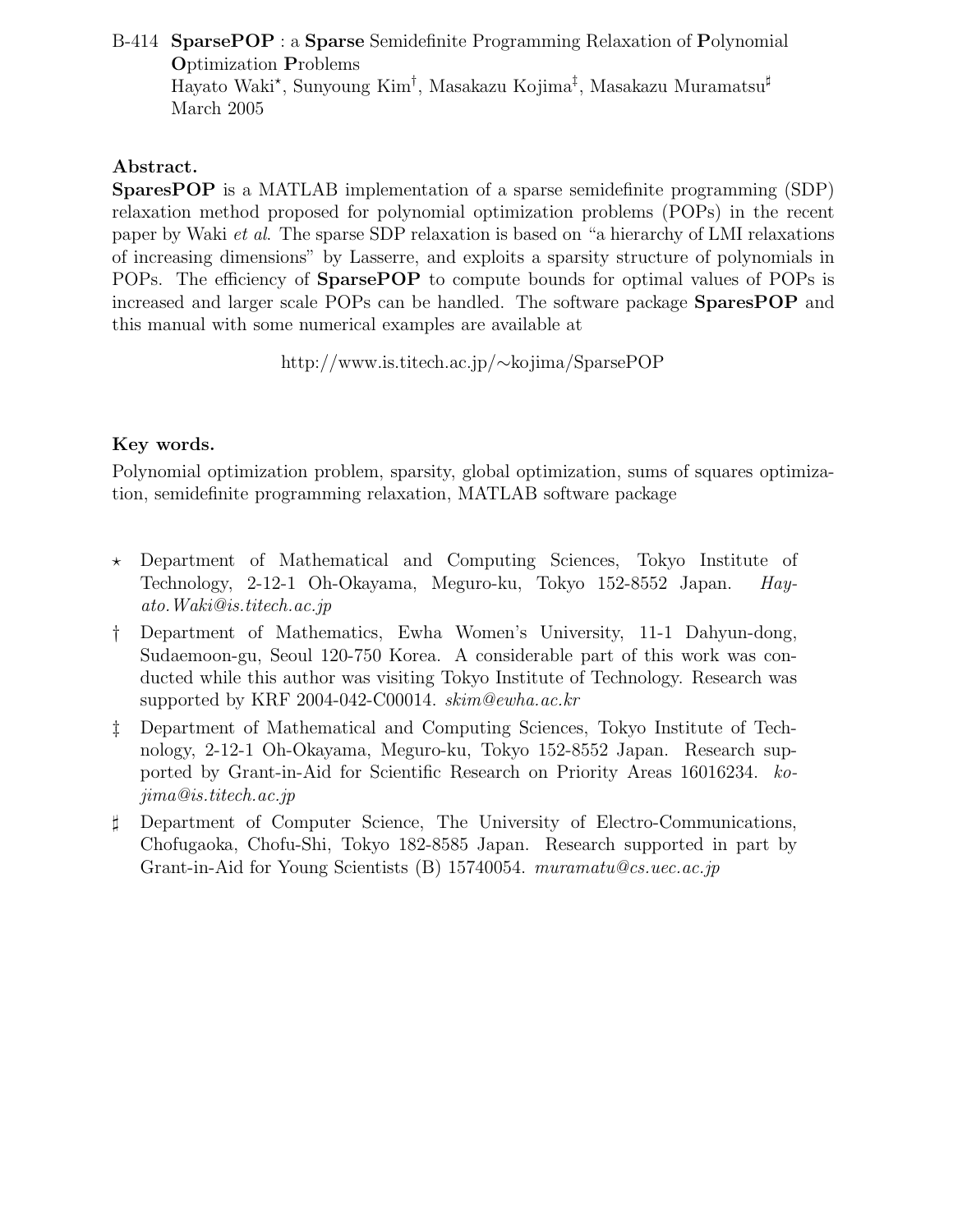### 1 Introduction

Let  $\mathbb{R}^n$  and  $\mathbb{Z}_{+}^n$  denote the *n*-dimensional Euclidean space and the set of nonnegative integer vectors, respectively. We express a real-valued polynomial  $f_k(\boldsymbol{x})$  in  $\boldsymbol{x} = (x_1, x_2, \dots, x_n) \in \mathbb{R}^n$ as

$$
f_k(\boldsymbol{x}) = \sum_{\boldsymbol{\alpha} \in \mathcal{F}_k} c_k(\boldsymbol{\alpha}) \boldsymbol{x}^{\boldsymbol{\alpha}}, \ \boldsymbol{x} \in \mathbb{R}^n, \ c_k(\boldsymbol{\alpha}) \ \in \mathbb{R}, \ \mathcal{F}_k \subset \mathbb{Z}_+^n
$$

 $(k = 0, 1, 2, \ldots, m)$ , where  $\mathbf{x}^{\alpha} = x_1^{\alpha_1} x_2^{\alpha_2} \cdots x_n^{\alpha_n}$  for every  $\mathbf{x} = (x_1, x_2, \ldots, x_n) \in \mathbb{R}^n$  and every  $\boldsymbol{\alpha} \in \mathbb{Z}_{+}^{n}$ . A general polynomial optimization problem (POP) is of the form

minimize 
$$
f_0(\mathbf{x})
$$
  
subject to  $f_k(\mathbf{x}) \ge 0 \quad (k = 1, 2, ..., m)$ .  $\}$  (1)

The software package SparsePOP is a MATLAB implementation of a sparse semidefinite (SDP) relaxation method proposed for POPs in the paper [10]. See also [3]. Based on the concept of Lasserre's hierarchy of LMI relaxations of increasing dimensions [5] for POPs, this software is designed to solve larger-sized POPs by exploiting the sparsity of polynomials in POPs.

This paper is organized as follows. In the rest of this section, we overview the structure of SparsePOP. In Section 2, we give a brief introduction for sparse SDP relaxation for the POP (1). Then we explain two formats to express polynomials and POPs in Section 3. Section 4 presents an execution example of our software. Section 5 contains details of top-level functions, and Section 6 is devoted to explain the parameters that are passed to those top-level functions. Section 7 includes a brief explanation of utility functions, and the concluding remarks follow in Section 8.

The structure of the software package SparsePOP is shown in Fig.1. The functions readGMS.m, sparsePOP.m and printSolution.m are top-level MATLAB functions. Note that the function name is sparsePOP.m, while the package name is SparsePOP.

As will be seen in Section 3, SparsePOP accepts two formats of polynomial optimization problems. The first one is GAMS scalar format which is more readable for humans, and the other is the SparsePOP format which is a set of MATLAB datatypes designed exclusively for SparsePOP. In fact, the main function sparsePOP.m only accepts the SparsePOP format, and readGMS.m works as a filter from the GAMS scalar format to the sparsePOP format. Once the POP (1) is solved by sparsePOP, the solution can be written with printSolution.m.

We recommend to use 'solveGMSproblem' for GAMS scalar format problems. Typing 'solveGMSproblem' in MATLAB environment invokes readGMS.m, sparsePOP.m, and printSolution.m in this order. Small-sized example problems described in the GAMS scalar format from [2] with lower and upper bounds added are stored in the directory gms. Any of the problems in the directory gms can be solved by changing the value of problemName in the function solveGMSproblem.m to the target file name using an editor.

If a user prefers providing input directly to the function sparsePOP.m, then modify the given function solveExample.m according to the SparsePOP format. Printing solution information after executing is also possible by calling the function printSolution.m.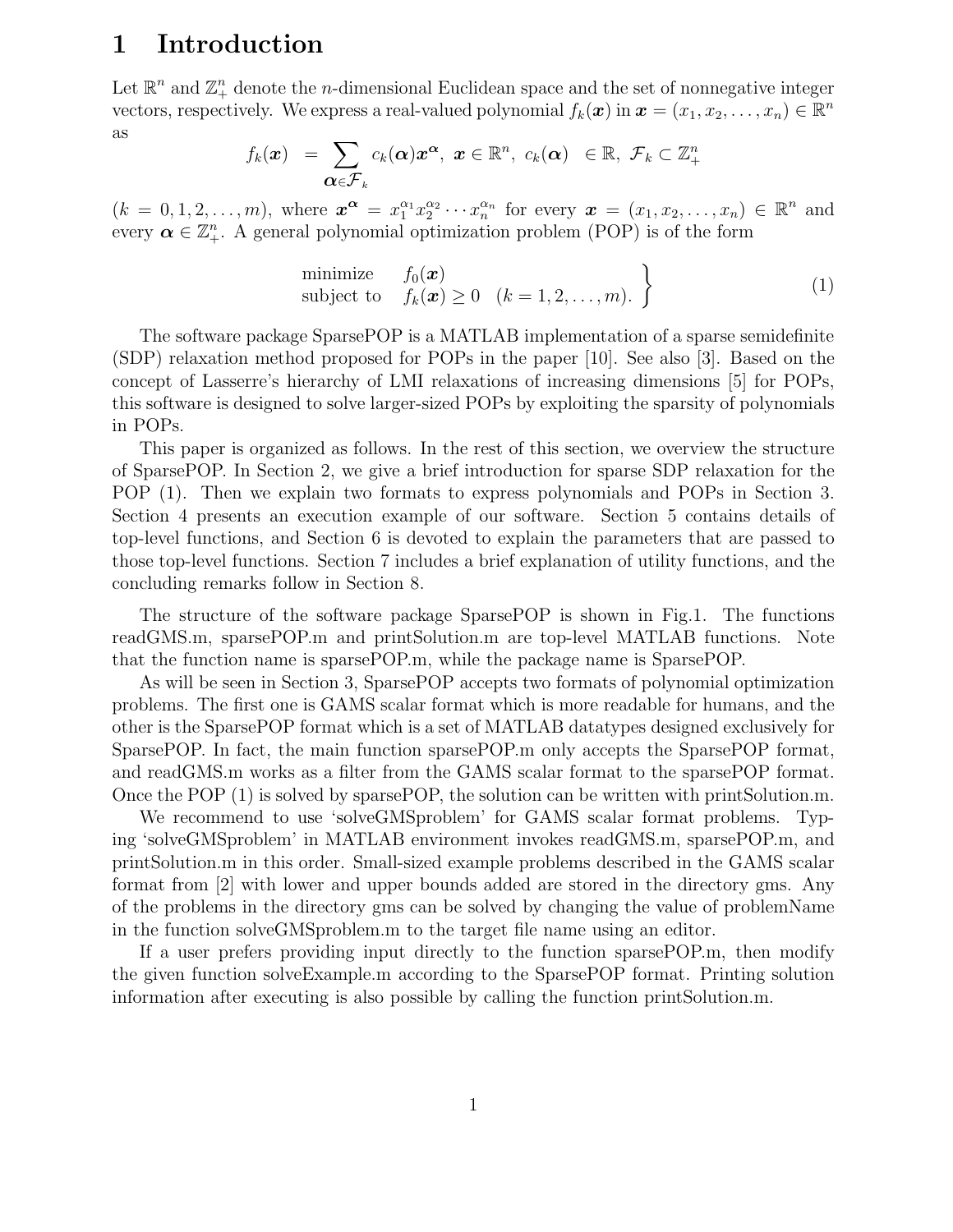

Figure 1: The structure of SparsePOP

# 2 SDP relaxation of POPs using csp graphs

In this section we briefly explain the sparse SDP relaxation of the POP (1) used in Sparse-POP. See [10] for more details.

Let  $N = \{1, 2, \ldots, n\}$ . For every  $k = 1, 2, \ldots, m$ , let  $F_k = \{i \in N : \alpha_i \geq 1 \text{ for some } \alpha \in \mathcal{F}_k\}$ . Then, a graph  $G = (N, E)$  that represents the sparsity structure of the POP (1) is constructed as follows. A pair  $\{i, j\}$  with  $i \neq j$  selected from the node set N is an edge or  ${i, j} \in E$  if and only if either there is an  $\alpha \in \mathcal{F}_0$  such that  $\alpha_i > 0$  and  $\alpha_j > 0$  or  $i, j \in F_k$ for some  $k = 1, 2, \ldots, m$ . The graph  $G(N, E)$  is called a correlative sparsity pattern  $(csp)$ graph.

By construction, each  $F_k$  is a clique of  $G = (N, E)$   $(k = 1, 2, ..., m)$ . Then we make a chordal extension  $G(N, E')$  of  $G = (N, E)$ , and let  $C_1, C_2, \ldots, C_p$  be the maximum cliques of  $(N, E')$ . Note that  $C_1, C_2, \ldots, C_p$  can easily be calculated because  $(N, E')$  is a chordal graph.

For every  $C \subset N$  and  $\psi \in \mathbb{Z}_+$ , define

$$
\mathcal{A}_{\psi}^C = \left\{ \boldsymbol{\alpha} \in \mathbb{Z}_{+}^n : \alpha_j = 0 \text{ if } j \notin C, \sum_{i \in C} \alpha_i \leq \psi \right\},\
$$

and let  $\boldsymbol{u}(\boldsymbol{x}, \mathcal{A}_{\psi}^C)$  $\psi$ ) denote a column vector consisting of the elements  $x^{\alpha}$  (α  $\in \mathcal{A}_{\psi}^C$ ). We assume that the elements  $x^{\alpha}$  ( $\alpha \in A_{\psi}^C$ ) in the vector  $u(x, A_{\psi}^C)$  $\psi_{\psi}^{(1)}$  are arranged according to the increasing order of  $\alpha$ 's lexicographically. Note that  $0 \in \mathcal{A}_{\psi}^C$  even when  $C = \emptyset$ ; hence the first element of the column vector  $u(x, \mathcal{A}_{\psi}^C)$  is always  $x^{\mathbf{0}} = 1$ .

For every  $k = 1, 2, \ldots, m$ , let  $\omega_k = \lceil \deg(f_k(\boldsymbol{x}))/2 \rceil$ ,

$$
\omega_{\text{max}} = \max\{\omega_k : k = 0, 1, \dots, m\},\tag{2}
$$

and let  $\tilde{C}_k$  be the union of some of the maximal cliques  $C_1, C_2, \ldots, C_p$  of  $G(N, E')$  such that  $F_k \subset \widetilde{C}_k$ .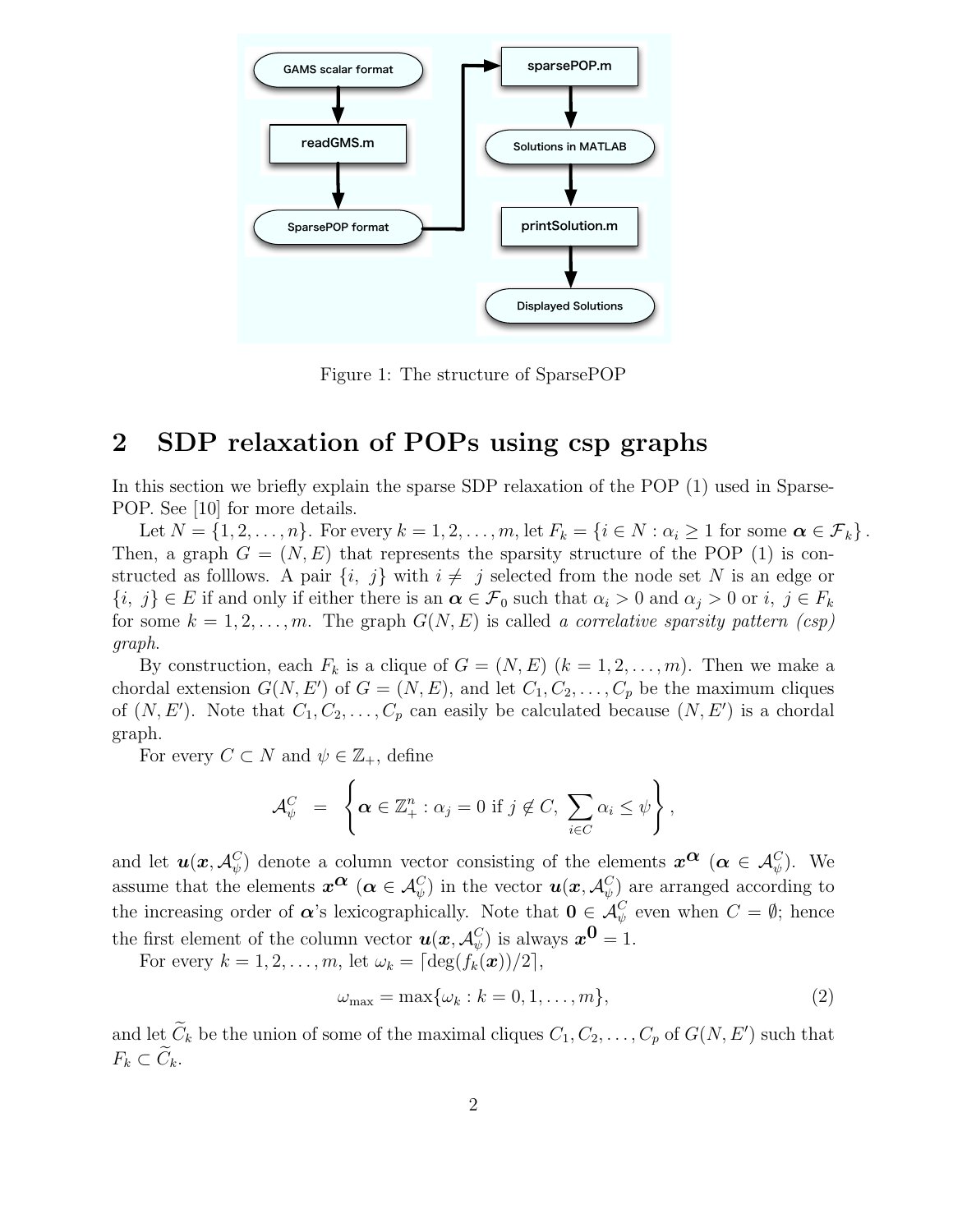When we derive a primal SDP relaxation, we first transform the POP (1) into an equivalent polynomial SDP (PSDP)

minimize 
$$
f_0(\mathbf{x})
$$
  
\nsubject to  $\mathbf{u}(\mathbf{x}, \mathcal{A}_{\omega-\omega_k}^{\tilde{C}_k}) \mathbf{u}(\mathbf{x}, \mathcal{A}_{\omega-\omega_k}^{\tilde{C}_k})^T f_k(\mathbf{x}) \succeq \mathbf{O} \ (k = 1, 2, ..., m),$   
\n $\mathbf{u}(\mathbf{x}, \mathcal{A}_{\omega}^{C_{\ell}}) \mathbf{u}(\mathbf{x}, \mathcal{A}_{\omega}^{C_{\ell}})^T \succeq \mathbf{O} \ (\ell = 1, 2, ..., p).$  (3)

Here  $B \succeq O$  denotes that a real symmetric matrix B is positive semidefinite. The matrices  $\bm{u}(\bm{x},\mathcal{A}^{\widetilde{C}_{k}}_{\omega-}% -\bm{x}^{\prime})\approx-\frac{1}{2}\left( \frac{\widetilde{C}_{k}}{\omega_{0}}\right) ^{2}\left[ \widetilde{C}_{k}(\omega_{0}-\omega_{0})\right] ^{2}\left[ \widetilde{C}_{k}(\omega_{0}-\omega_{0})\right] ^{2}\chi_{\omega_{0}}^{2}$  $\tilde{C_k^{\phantom{\dagger}}}\hspace{0.1em}_{\omega-\omega_k})\bm{u}(\bm{x},\mathcal{A}_{\omega-}^{\widetilde{C}_k}$  $\int_{\omega-\omega_k}^{C_k} f^T(k=1,2,\ldots,m)$  and  $\bm{u}(\bm{x},\mathcal{A}_{\omega}^{C_{\ell}})\bm{u}(\bm{x},\mathcal{A}_{\omega}^{C_{\ell}})^T$   $(\ell=1,2,\ldots,p)$  are positive semidefinite symmetric matrices of rank one for any  $x \in \mathbb{R}^n$ , and have the element 1 in their upper left corner. These ensure the equivalence between the POP (1) and the PSDP (3) above.

Since the objective function of the PSDP (3) is a real-valued polynomial and the left hand side of the matrix inequality constraints of the PSDP (3) are real symmetric matrix valued polynomials, we can rewrite the PSDP (3) as

$$
\text{minimize}\quad \sum_{\boldsymbol\alpha\in\widetilde{\mathcal{F}}} \tilde{c}_0(\boldsymbol\alpha) x^{\boldsymbol\alpha} \quad \text{subject to}\quad \boldsymbol{M}(0,\omega)+\sum_{\boldsymbol\alpha\in\widetilde{\mathcal{F}}} \boldsymbol{M}(\boldsymbol\alpha,\omega) x^{\boldsymbol\alpha}\succeq \boldsymbol{O}.
$$

for some  $\widetilde{\mathcal{F}} \subset \mathbb{Z}_+^n$ , some  $\tilde{c}_0(\boldsymbol{\alpha}) \in \mathbb{R} \ (\boldsymbol{\alpha} \in \widetilde{\mathcal{F}})$  and some real symmetric matrices  $\boldsymbol{M}(\boldsymbol{\alpha}, \omega)$  $(\alpha \in \tilde{\mathcal{F}} \bigcup \{0\})$ . Note that the size of the matrices  $M(\alpha, \omega)$   $(\alpha \in \tilde{\mathcal{F}} \bigcup \{0\})$  and the number of variables  $y_{\alpha}$  ( $\alpha \in \tilde{\mathcal{F}}$ ) are determined by the parameter  $\omega$ . Each monomial  $x^{\alpha}$  is replaced by a single real variable  $y_{\alpha}$ , and we have an SDP relaxation problem of the (1):

minimize 
$$
\sum_{\alpha \in \widetilde{\mathcal{F}}} \tilde{c}_0(\alpha) y_\alpha
$$
 subject to  $M(0, \omega) + \sum_{\alpha \in \widetilde{\mathcal{F}}} M(\alpha, \omega) y_\alpha \succeq O.$  (4)

The problem (4) is a SDP relaxation, which can be solved by the standard SDP solvers. SparsePOP can call SeDuMi [7] to solve the resulting SDP (4) and/or outputs the data of (4) in the SDPA sparse format.

Let  $\hat{\zeta}_{\omega}$  denote the optimal objective value of the SDP (4), and  $y_{\alpha}^{\omega}$  ( $\alpha \in \tilde{\mathcal{F}}$ ) an optimal solution of the SDP (4). We then extract  $y_{\alpha}^{\omega}$  ( $\alpha \in \{e^i : i \in N\}$ ), which are induced from the variable  $x_i$  ( $i \in N$ ) in the original POP (1), to form an approximate optimal solution  $x^{\omega}$  of the POP (1):

$$
\boldsymbol{x}^{\omega} = (x_1^{\omega}, x_2^{\omega}, \dots, x_n^{\omega}), \ x_i^{\omega} = y_{\boldsymbol{e}^i} \ (i \in N).
$$

The relation  $\zeta_\omega \leq \zeta_{\omega'} \leq \zeta^* \leq f_0(\boldsymbol{x})$  holds if  $\omega_{\text{max}} \leq \omega \leq \omega'$  and if  $\boldsymbol{x} \in \mathbb{R}^n$  is a feasible solution of the POP (1). (Recall that  $\zeta^*$  denotes the optimal value of the POP (1)). Therefore, if  $f_0(\mathbf{x}^{\omega}) - \zeta_{\omega}$  is zero (or sufficiently small) and if  $\mathbf{x}^{\omega}$  satisfies (or approximately satisfies) the constraints  $f_k(\boldsymbol{x}) \geq 0$   $(k = 1, 2, ..., m)$ , then  $\boldsymbol{x}^{\omega}$  is an optimal solution (or an approximate optimal solution, resepctively) of the POP (1).

The parameter  $\omega$ , which corresponds to the parameter **param.relaxOrder** used in Sparse-POP, will determine both the quality and the size of the SDP relaxation (4) of the POP (1). In theory, we obtain an approximate optimal solution of the POP (1) with higher quality (more precisely, not lower quality) by solving the SDP relaxation (4) as we choose a larger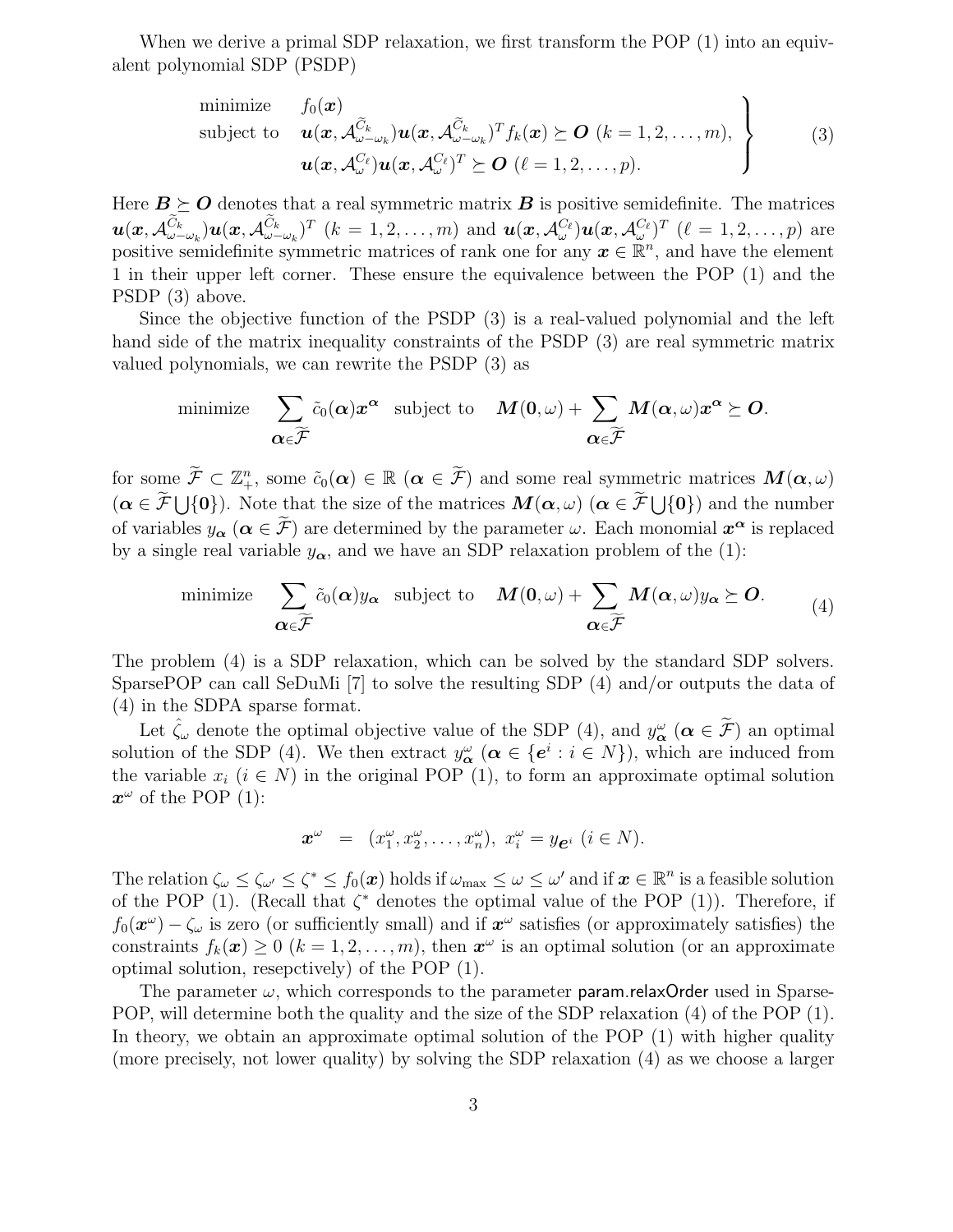$\omega$ . In practice, however, the size of the SDP relaxation (4) becomes larger and the cost of solving the SDP relaxation (4) increases very rapidly. Therefore, we usually start the SDP relaxation (4) with  $\omega = \omega_{\text{max}}$ , and successively increase  $\omega$  by 1 if the approximate solution obtained is not accurate.

In SparsePOP, we can add polynomial equality constraints  $f_k(\boldsymbol{x}) = 0$   $(k = m+1, \ldots, m')$ as well as lower and upper bounds for the variables  $x_i$  ( $i \in N$ ) to the POP (1). SparsePOP also deals with an unconstrained POP that only objective polynomial  $f_0(x)$  is specified.

### 3 Representation of polynomials

The description of polynomials in the objective function and constraints is needed for Sparse-POP. The polynomials can be represented in two ways. The one is to use the GAMS scalar format and convert the GAMS scalar format data into the SparsePOP format data by the function readGMS.m. The other is to directly describe the objective and constraint polynomials in terms of the SparsePOP format.

As an example, we consider an inequality constrained POP with three variables  $x_1, x_2$ and  $x_3$ :

minimize 
$$
-2x_1 + 3x_2 - 2x_3
$$
  
\nsubject to  $6x_1^2 + 3x_2^2 - 2x_2x_3 + 3x_3^2 - 17x_1 + 8x_2 - 14x_3 \ge -19$ ,  
\n $x_1 + 2x_2 + x_3 \le 5$ ,  
\n $5x_2 + 3x_3 \le 7$ ,  
\n $0 \le x_1 \le 2$ ,  $0 \le x_2 \le 2$ ,  $0.5 \le x_3 \le 3$ .  
\n(5)

This problem is expressed in the GAMS scalar format as follows:

```
* example.gms
* This file contains the description of the problem specified
* in solveExample.m, and is located in the directory gms.
* See Section 2 of the manual.
* To obtain a tight bound for the optimal objective value by the function
* sparsePOP.m, set the parameter param.relaxOrder = 3.
* The description consists of 5 parts except comment lines
* starting the character '*'. The 5 parts are:
* < List of the names variables >
* < List of the names of nonnegative variables >
* < List of the names of constraints >
* < The description of constraints >
* < Lower and upper bounds of variables >
* < List of the names variables >
Variables x1,x2,x3,objvar;
* 'objvar' represents the value of the objective function.
```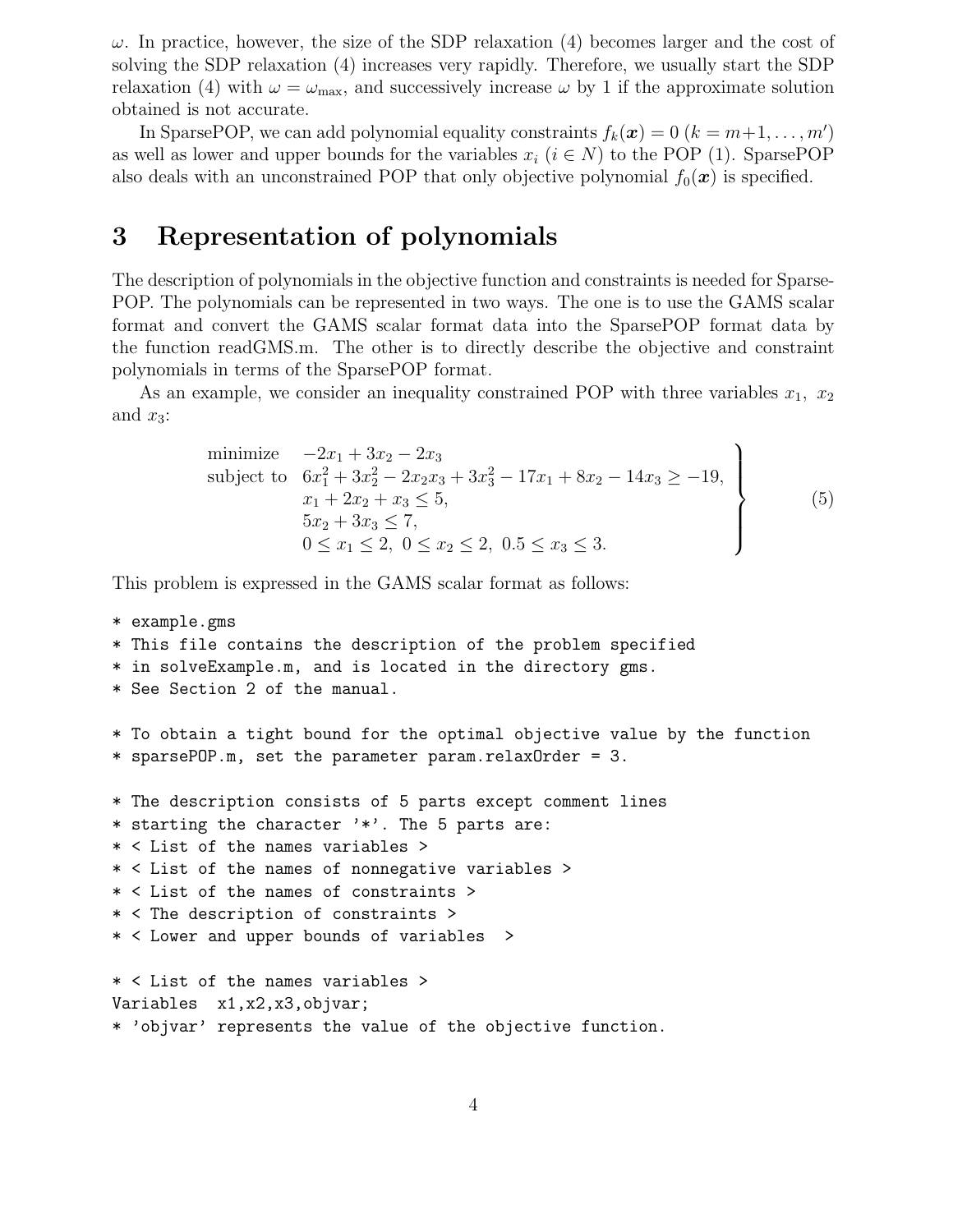```
* < List of the names of nonnegative variables >
Positive Variables x1,x2;
* < List of the names of constraints >
Equations e1,e2,e3,e4;
* < The description of constraints >
* Each line should start with the name of a constraint in the list of names
* of constraints, followed * by '.. '. The symbols '*', '+', '-', '^', '=G='
* (not less than), '=E=' (equal to) and '=L=' can be used in addition to the
* variables in the list of the names of variables and real numbers. One
* constraint can be described in more than one lines; for example,
* e2.. - 17*x1 + 8*x2 - 14*x3 + 6*x1^2 + 3*x2^2 - 2*x2*x3 + 3*x3^2 = G = -19;
* is equivalent to
* e2.. -17*x1 + 8*x2 - 14*x3 + 6*x1^2* + 3*x2^2 - 2*x2*x3 + 3*x3^2 = G = -19;* Note that the first letter of the line can not be '*' except comment lines.
* minimize objvar = -2*x1 +3*x2 -2*x3
e1.. 2*x1 - 3*x2 + 2*x3 + objvar = E= 0;* 6*x1^2 + 3*x2^2 -2*x2*x3 +3*x3^2 -17*x1 +8*x2 -14*x3 >= -19
e2.. -17*x1 + 8*x2 - 14*x3 + 6*x1^2 + 3*x2^2 - 2*x2*x3 + 3*x3^2 = G = -19;
* x1 + 2*x2 + x3 \leq 5e3.. x1 + 2*x2 + x3 = L = 5;
* 5*x2 + 2*x3 <= 7
e4.. 5*x2 + 2*x3 = L = 7;
* < Lower and upper bounds on variables >
* Each line should contain exactly one bound;
* A line such that 'x3.up = 3; x3.lo = 0.5;' is not allowed.
x1.up = 2;x2.up = 1;x3.up = 3;x3.10 = 0.5;
```
If polynomials in the GAMS scalar format include parentheses, we need to specify symbolicMath  $= 1$  as the second input argument of readGMS.m so that the function readGMS.m can expand them by using the Symbolic Math Toolbox in MATLAB. When the Symbolic Math Toolbox is not available, parentheses need to be expanded manually before applying readGMS.m.

Alternatively, a POP can be described directly using the SparsePOP format. A polynomial class is defined for this purpose as follows: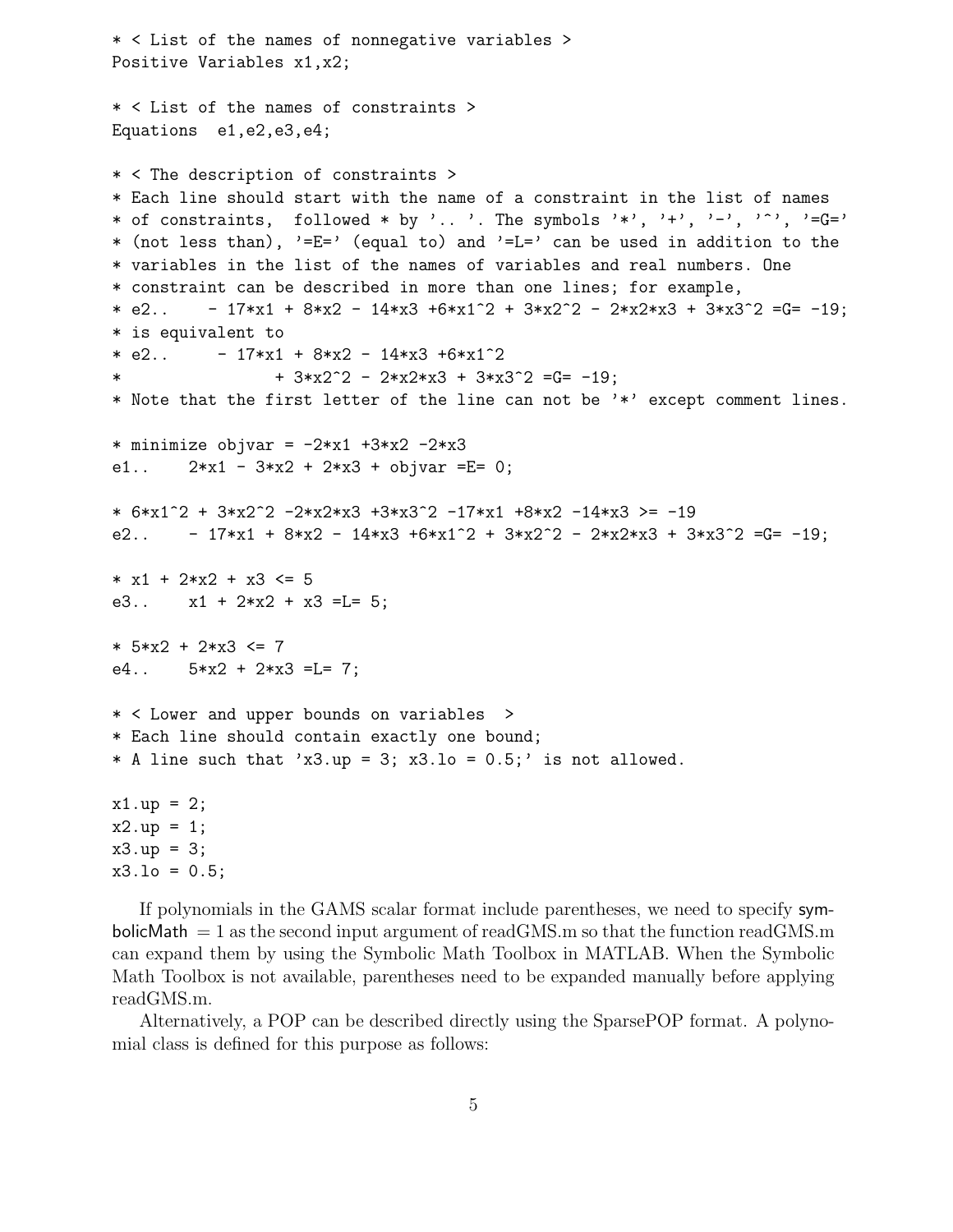|                        |  | poly.typeCone = 1 if $f(x) \in \mathbb{R}[x]$ is used as an objective function,       |
|------------------------|--|---------------------------------------------------------------------------------------|
|                        |  | $=$ 1 if $f(x) \in \mathbb{R}[x]$ is used as an inequality constraint $f(x) \geq 0$ , |
|                        |  | $= -1$ if $f(x) \in \mathbb{R}[x]$ is used as an equality constraint $f(x) = 0$ .     |
| $polydegree =$         |  | the degree of $f(\boldsymbol{x})$ .                                                   |
| $\text{poly.dimVar}$ = |  | the dimension of the variable vector $x$ .                                            |
| $poly.noTerms =$       |  | the number of terms of $f(\boldsymbol{x})$ .                                          |
| $poly.$ supports $=$   |  | a set of supports of $f(\boldsymbol{x}),$                                             |
|                        |  | a poly.noTerms $\times$ poly.dimVar matrix.                                           |
| $poly.coef =$          |  | coefficients,                                                                         |
|                        |  | a poly.noTerms dimensional column vector.                                             |

We use the name "objPoly" for the objective polynomial function  $f_0(x)$  and "ineqPolySys $\{j\}$ "  $(j = 1, 2, \ldots, m)$  for the polynomials  $f_i(\mathbf{x})$   $(j = 1, 2, \ldots, m)$  in the constraints. We show how the problem (5) is described using the polynomial class.

```
% Input data for 'example.gms'
% objPoly
\% -2*x1 +3*x2 -2*x3objPoly.typeCone = 1;
       objPoly.dimVar = 3;
       objPoly.degree = 1;
       objPoly.noTerms = 3;
       objPoly.supports = [1,0,0; 0,1,0; 0,0,1];
       objPoly.coef = [-2; 3; -2];% ineqPolySys
% 19 -17*x1 +8*x2 -14*x3 +6*x1^2 +3*x2^2 -2*x2*x3 +3*x3^2 >= 0,
        ineqPolySys{1}.typeCone = 1;
       ineqPolySys{1}.dimVar = 3;
       ineqPolySys{1}.degree = 2;ineqPolySys{1}.noTerms = 8;
        ineqPolySys{1}.supports = [0,0,0; 1,0,0; 0,1,0; 0,0,1; ...
                                  2,0,0; 0,2,0; 0,1,1; 0,0,2];
       ineqPolySys{1}.coef = [19; -17; 8; -14; 6; 3; -2; 3];
%
% 5 -x1 -2*x2 -x3 \ge 0.ineqPolySys{2}.typeCone = 1;
        ineqPolySys{2}.dimVar = 3;ineqPolySys{2}.degree = 1;ineqPolySys{2}.noTerms = 4;
        ineqPolySys{2}.supports = [0,0,0; 1,0,0; 0,1,0; 0,0,1];
       ineqPolySys{2}.coef = [5; -1; -2; -1];%
% 7 -5*x2 -2*x3 > = 0.ineqPolySys{3}.typeCone = 1;
        ineqPolySys{3}.dimVar = 3;ineqPolySys{3}.degree = 1;ineqPolySys{3}.noTerms = 3;
```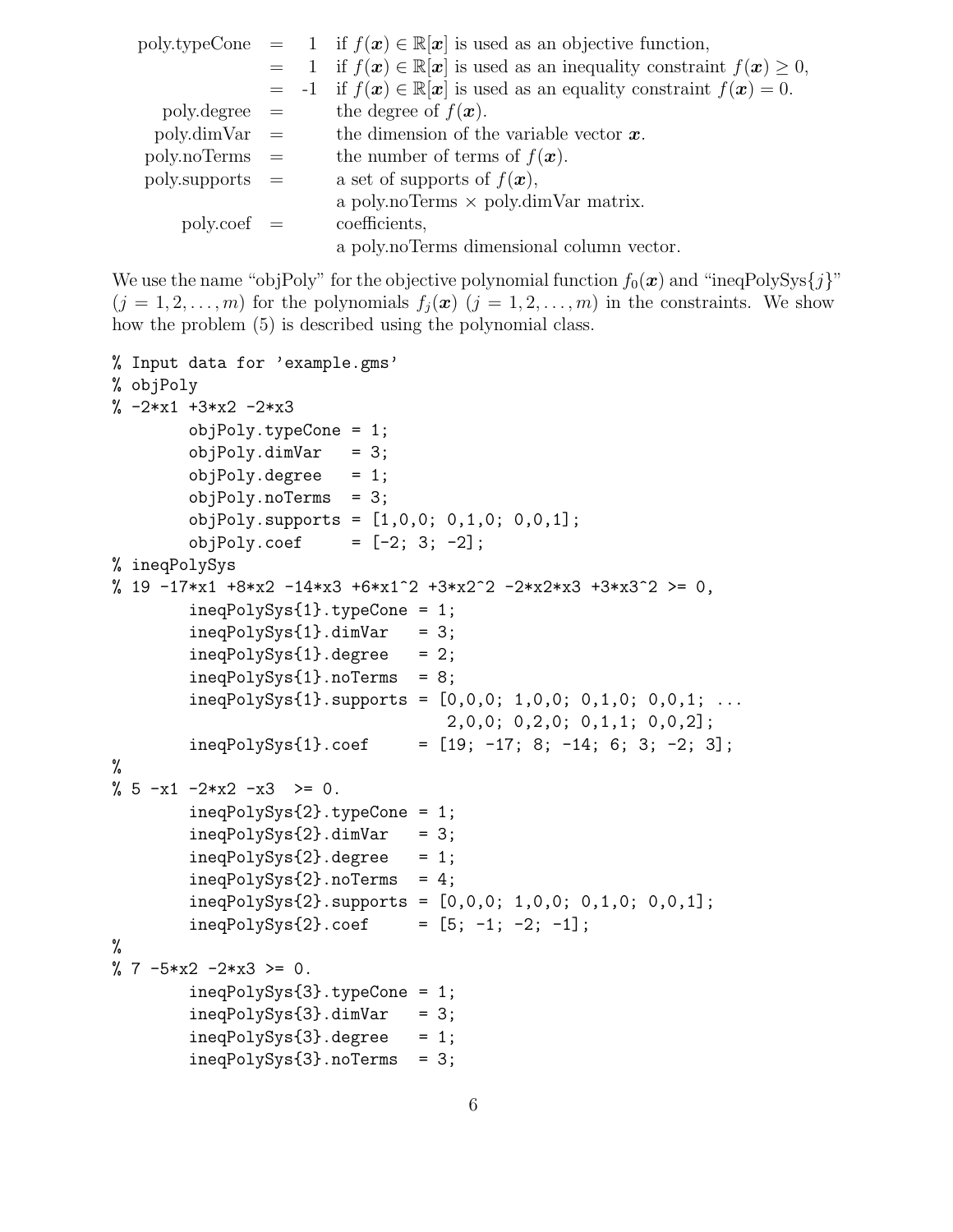```
ineqPolySys{3}.supports = [0,0,0; 0,1,0; 0,0,1];
        ineqPolySys{3}.coef = [7; -5; -2];
% lower bounds for variables x1, x2 and x3
       1bd = [0, 0, 0.5];% upper bounds for variables x1, x2 and x3
       ubd = [2,1,3];
```
# 4 Sample execution of the sparsePOP.m

The sparsePOP.m can be executed by typing 'solveExample' in a MATLAB environment. It provides an optimal solution of the given problem 'example.gms', which is described in the function solveExample.m in the SparsePOP format. In addition, some computational data such as the parameters used, the size of SDP relaxation, information on the approximate solution and errors, and cpu time are printed by printSoltion.m.

```
>> solveExample
SeDuMi 1.05R5 by Jos F. Sturm, 1998, 2001-2003.
Alg = 2: xz-corrector, theta = 0.250, beta = 0.500
eqs m = 83, order n = 271, dim = 1461, blocks = 11
nnz(A) = 1737 + 0, nnz(ADA) = 6889, nnz(L) = 3486it : b*y gap delta rate t/tP* t/tD* feas cg cg
 0 : 3.46E+01 0.000
 1 : 3.75E-01 2.30E+01 0.000 0.6648 0.9000 0.9000 3.75 1 1
 2 : 7.01E-01 9.81E+00 0.000 0.4262 0.9000 0.9000 2.46 1 1
     . The simulation of the simulation of the simulation of the simulation of the simulation of the simulation of the simulation of the simulation of the simulation of the simulation of the simulation of the simulation of the
     . . . . . .
25 : 1.09E+00 1.19E-09 0.000 0.3539 0.9000 0.9000 1.00 3 3
iter seconds digits c*x b*y
25 1.0 8.9 1.0863210013e+00 1.0863209997e+00
|Ax-b| = 4.1e-10, [Ay-c] + = 1.5E-11, |x| = 7.2e+00, |y| = 3.0e+00Max-norms: ||b||=1, ||c|| = 1,Cholesky |add|=1, |skip| = 0, ||L.L|| = 500000.
## Computational Results by sparsePOP.m with SeDuMi ##
## Printed by printSolution.m ##
# Problem File Name = example.gms
# parameters:
 boundSW = 1
 complementaritySW = 0
 detailedInfFile = 0eqTolerance = 0.00e+00multiCliquesFactor = 1.00e+00
 perturbation = 0.00e+00reduceMomentMatSW = 1
 relaxOrder = 3scalingSW = 1
```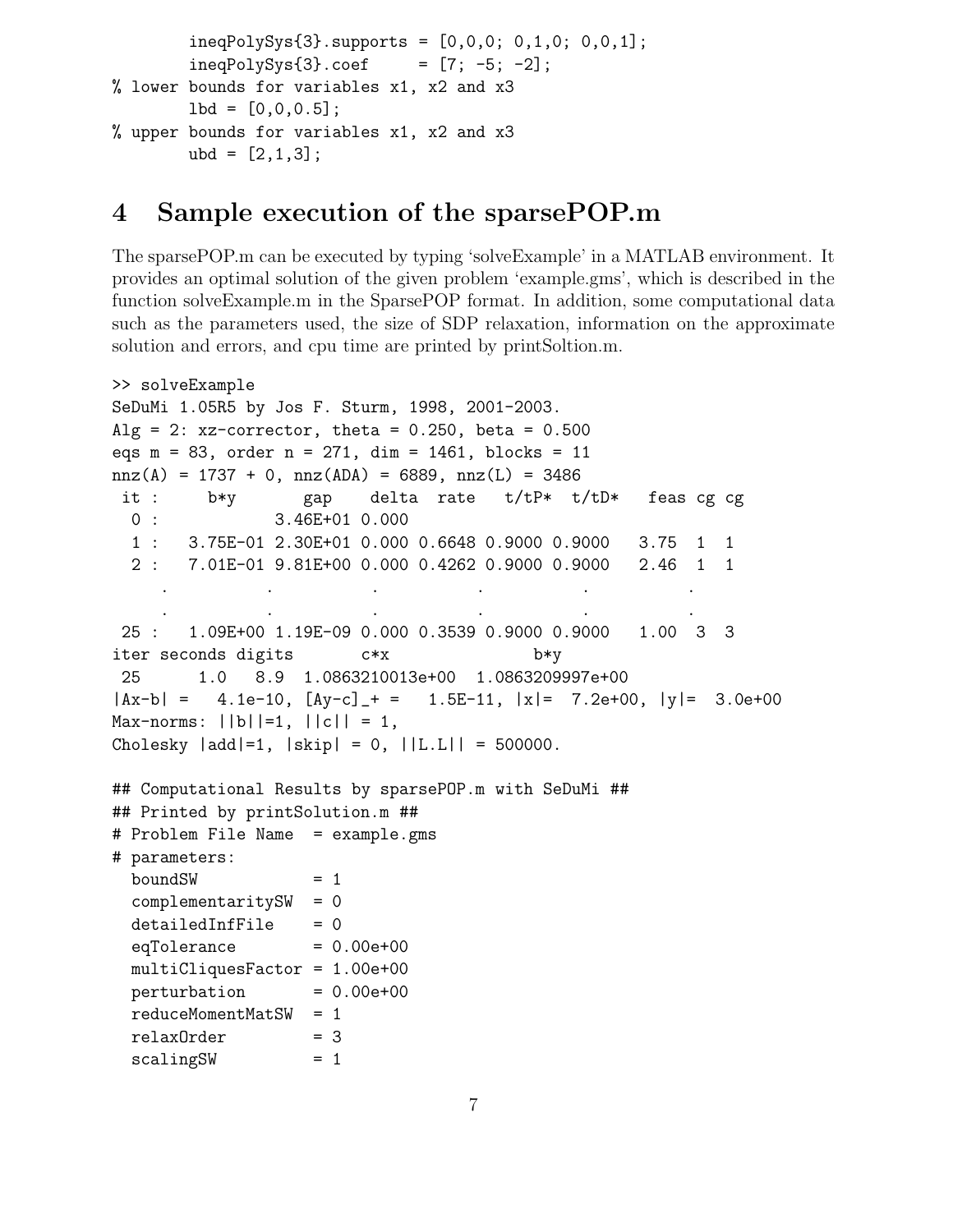```
sdpaDataFile =
 SeDuMiSW = 1SeDuMiOutFile = 1sparseSW = 1
# SDP solved:
 size of A = [83, 1460]no nonzeros in A = 3052no of LP variables = 160
 no of SDP blocks = 10
 max size SDP block = 20
 ave.size SDP block = 1.10e+01
# SeDuMi information:
 SeDuMiInfo.numerr = 0SeDuMiInfo.pinf = 0SeDuMiInfo.dinf = 0# Approximate optimal value information:
 SDPobjValue = -6.517925998312e+00
 POPobjValue = -6.517926002094e+00relative obj error = +5.801e-10
 POP. absError = -7.462e-08POP.scaledError = -1.777e-09# cpu time:
 cpuTime.conversion = 0.85
 cpuTime.SeDuMi = 1.31
 cpuTime.total = 2.18
# Approximate optimal solution information:
 POP.xVect =
     1:+2.589630050872e-01 2:+1.260433679787e-09 3:+2.999999995960e+00
```
# 5 Main MATLAB functions

The main part of the software package SparsePOP consists of three MATLAB functions sparsePOP.m, readGMS.m and printSolution.m as shown in Figure 1. We give a brief description of the inputs and outputs of these functions in this section.

The input for sparsePOP.m is basically the representation of the POP (1) in the Sparse-POP format. The function sparsePOP has the following declaration:

```
function [param,SDPobjValue,POP,cpuTime,SeDuMiInfo,SDPinfo] = ...
                sparsePOP(param,objPoly,ineqPolySys,lbd,ubd);
```
The objective and constraint polynomials of a POP are expressed in objPoly and ineqPolySys in the SparsePOP format as described in Section 3. The row vector of the lower bounds for  $x_i$   $(i = 1, 2, ..., n)$  is denoted by lbd. Similarly, ubd indicates the row vector of the upper bounds for  $x_i$   $(i = 1, 2, ..., n)$ . If lbd and ubd are not given, the function sparsePOP.m assigns default values which are  $\text{lbd}(i) = -1.0e+10$  and  $\text{ubd}(i) = +1.0e+10$  in the sparse-POP.m. The first argument param contains a set of parameters that influence the behavior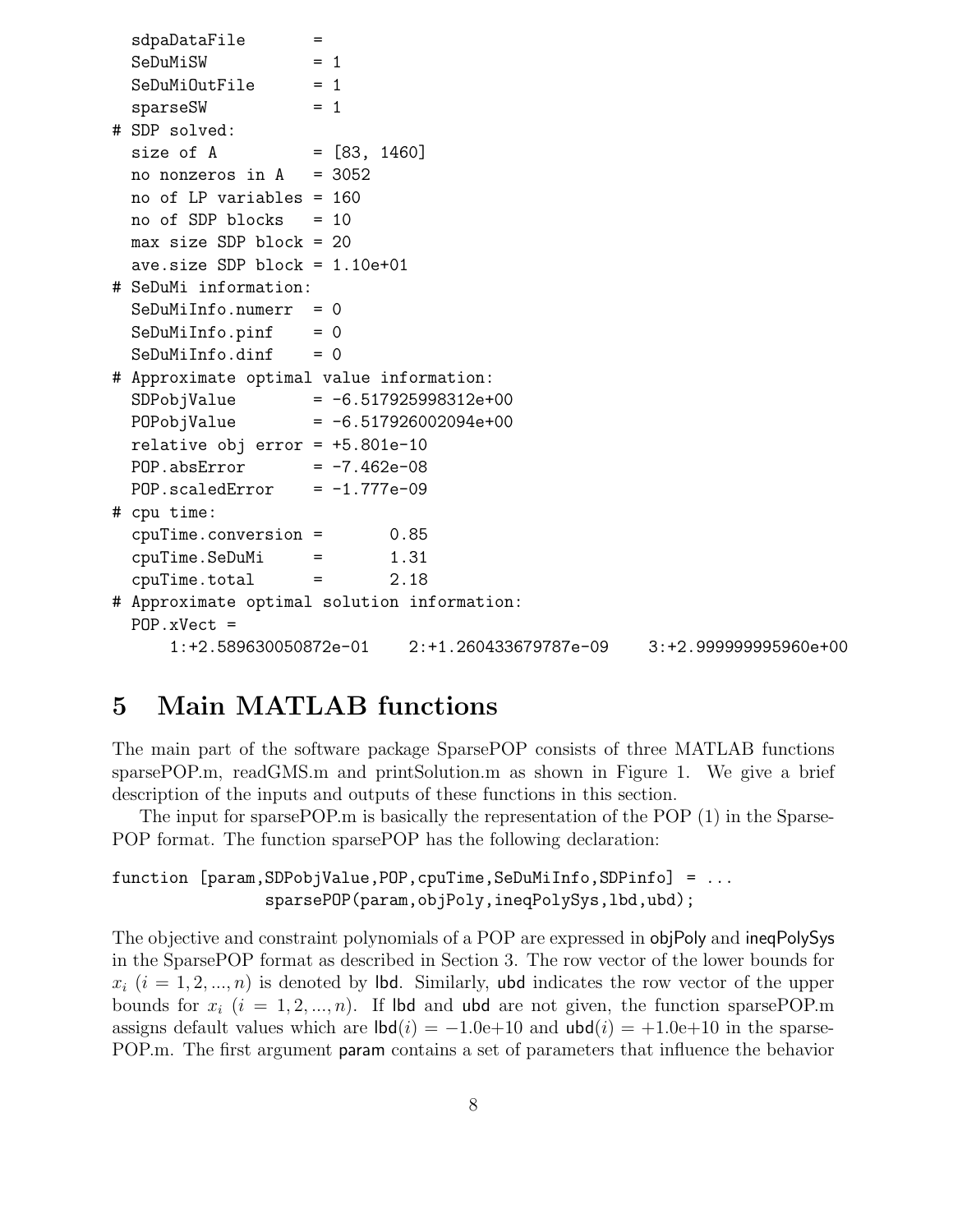of SparsePOP. The details of these parameters are described in Section 6. If a user wants to use default values, then he or she can just give an empty MATLAB struct, namely, param  $=$  struct( $\vert \vert$ ).

In the output, user-specified or default values for the parameters are stored in param. SDPobjValue contains a lower bound of the optimal objective value of the POP. POP has four components:

- POP.xVect: an approximate solution for the POP (1).
- POP.objValue: the value of the objective function at POP.xVect.
- POP.absError: an absolute feasibility error.
- POP.scaledError: a scaled feasibility error.

Suppose that the constraints under consideration are

 $f_i(\boldsymbol{x}) \geq 0 \ (i = 1, 2, \ldots, m), \ f_j(\boldsymbol{x}) = 0 \ (j = m + 1, \ldots, m').$ 

Then the absolute feasibility error at  $\boldsymbol{x} \in \mathbb{R}^n$  is given by

max { $\min\{f_i(\bm{x}), 0\}$   $(i = 1, 2, ..., m), -|f_j(\bm{x})|$   $(j = m + 1, ..., m')\}$ ,

and the scaled feasibility error is given by

max { $\min\{f_i(\bm{x})/\sigma_i(\bm{x}), 0\}$   $(i = 1, 2, ..., m), -|f_j(\bm{x})|/\sigma_j(\bm{x})$   $(j = m + 1, ..., m')\}$ ,

where  $\sigma_i(\bm{x})$  denotes the maximum of the absolute values of all monomials of  $f_i(\bm{x})$  evaluated at  $\boldsymbol{x} \in \mathbb{R}^n$  if the maximum is greater than 1 or  $\sigma_i(\boldsymbol{x}) = 1$  otherwise  $(i = 1, 2, \ldots, m')$ .

The output cpuTime reports various cpu times consumed by the execution of sparsePOP:

- cpuTime.conversion: cpu time consumed to convert the POP into its SDP relaxation.
- cpuTime.SeDuMi: cpu time consumed by SeDuMi to solve the SDP.
- cpuTime.Total: cpu time for the entire process.

SDPinfo has information of the SDP relaxation problem solved by SeDuMi.

- SDP info. rowSizeA: the number of rows of the coefficient matrix of the primal SDP
- SDP info.colSize A: the number of columns of the coefficient matrix of the primal SDP
- SDPinfo.nonzeroInA: the number of nonzeros of the coefficient matrix  $A$ .
- SDPinfo.noOfLPvariables: the number of LP variables of the primal SDP.
- SDPinfo.SDPblock: the row vector of sizes of SDP blocks.

Finally, SeDuMiInfo contains SeDuMiInfo.numerr, SeDuMiInfo.pinf and SeDuMi.dinf, which are equivalent to info.numerr, infor.pinf and info.dinf in SeDuMi output. See [7] for the details.

The function readGMS has the following declaration: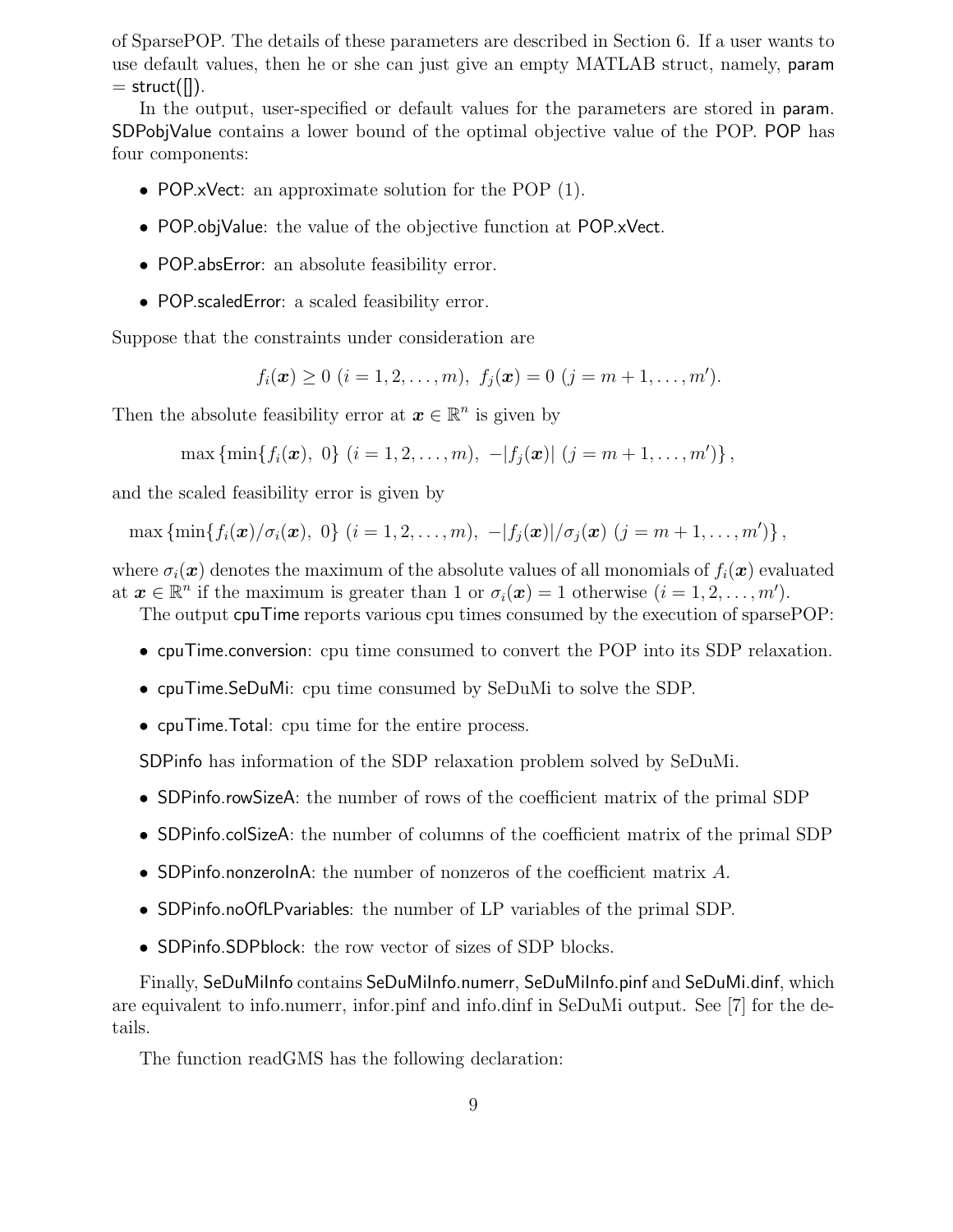function [objPoly,ineqPolySys,lbd,ubd] = readGMS(fileName,symbolicMath);

The first argument fileName that is a string of MATLAB is the name of the file where a problem is described in the GAMS scalar format. The second input argument symbolicMath is optionally set to be 1 if the Symbolic Math Tool is available. The output consisting of objPoly, ineqPolySys, lbd, and ubd is a POP data in the SparsePOP format, and can be passed to sparsePOP.

The function printSolution for printing the result has the following declaration.

function printSolution(fileId,printLevel,dataFileName,param,SDPobjValue,... POP,cpuTime,SeDuMiInfo,SDPinfo);

The meaning of each input is as follows.

- filed: the fileId where output goes. If this is 1, then the result is displayed on the screen (i.e., the standard output). If a user wants to write the result to a file, he or she must first open it in the writable mode and give its fileId.
- printLevel: a larger value of printLevel gives more detailed description of the result. 2 for the default.
- dataFileName: the name of the problem solved.

The rest of the input arguments, i.e., param, SDPobjValue, POP, cpuTime, SeDuMiInfo, and SDPinfo must be the outputs of sparsePOP.

# 6 Parameters

In addition to objPoly, ineqPolySys, lbd and ubd that describe a POP, the MATLAB function sparsePOP.m involves param as an input argument. It is a structure consisting of many parameters that control the behavior and performance of the function. The list of parameters is shown below.

```
%%%%%%%%%%%%%%%%%%%%%%%%%%%%%%%%%%%%%%%%%%%%%%%%%%%%%%%
% Default values of parameters; % some possible values;
%%%%%%%%%%%%%%%%%%%%%%%%%%%%%%%%%%%%%%%%%%%%%%%%%%%%%%%
\% param.boundSW = 1; \% 0;
% param.complementaritySW = 0; % 1;
% param.detailedInfFile = []; % 'details.out';
% param.eqTolerance = 0.0; % 1.0e-6;
% param.multiCliquesFactor = 1; % objPoly.dimVar;
% param.perturbation = 0.0; % 1.0e-6;
% param.reduceMomentMatSW = 1; % 0;
% param.relaxOrder = the minilmal relaxation order;
% or any positive integer;
param.relaxOrder = 3; % to solve example.gms;
% param.scalingSW = 1; % 0;
% param.sdpaDataFile = []; % 'test.dat-s';
```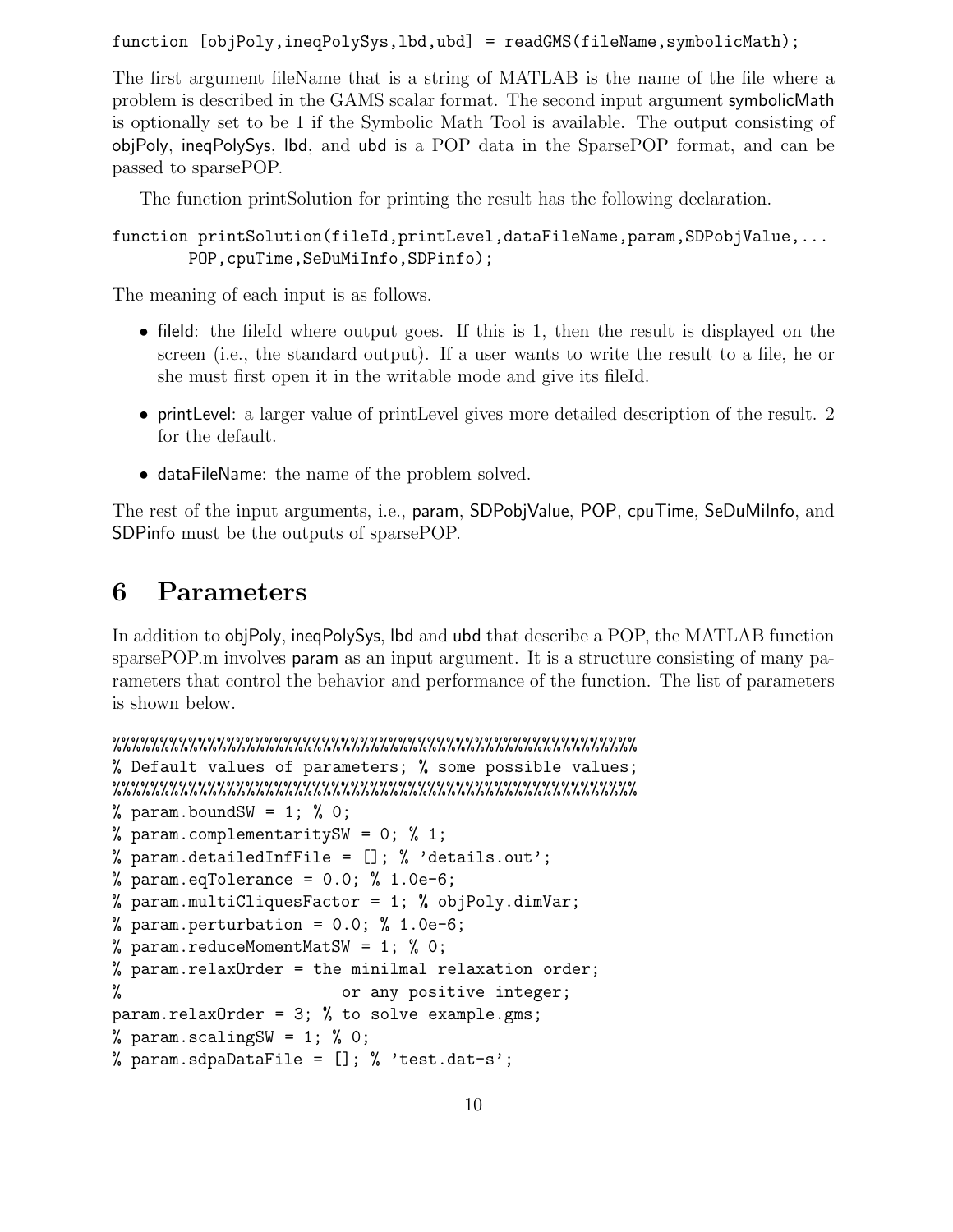```
% param.SeDuMiOutFile = 1;
% 1 for screen;
% 0 or [] for none;
% file name, e.g., 'SeDuMi.out' for writing output to a file.
% param.SeDuMiSW = 1;
% 0 for information on the SDP without executing SeDuMi;
% param.sparseSW = 1;
% 0 for dense SDP relaxation;
%%%%%%%%%%%%%%%%%%%%%%%%%%%%%%%%%%%%%%%%%%%%%%%%%%%%%%%
```
These parameters can be divided into three categories:

- 1. parameters to control the basic relaxation scheme.
- 2. switches to handle numerical difficulties.
- 3. parameters for SDP solvers.

#### 6.1 Parameters to control the relaxation method

We first need to specify the relaxation order **param.relaxOrder** =  $\omega \geq \omega_{\text{max}}$  to excecute the sparse and dense SDP relaxation for a POP, where  $\omega_{\text{max}}$  is defined by (2) for a POP of the form (1). The default is param.relaxOrder  $=\omega_{\text{max}}$ .

The type of relaxation can be chosen by setting param.sparseSW =  $0$  for the dense relaxation based on [5] or  $= 1$  for the sparse relaxation based on [10]. The sparsity of the sparse relaxation is varied by param.multiCliquesFactor. Suppose that param.sparseSW=  $1$ ; otherwise this parameter is not relevant. The purpose of this parameter is to strengthen the sparse relaxation by taking the union of some of the maximal cliques  $C_{\ell}$  ( $\ell = 1, 2, \ldots, p$ ) of a chordal extension  $G = (N, E')$  of the csp graph induced from the POP (1) for  $C_k$  ( $k =$ 1, 2, ..., m). Let  $\rho_{\text{max}}$  denote the maximum over  $\sharp C_{\ell}$  ( $\ell = 1, 2, ..., p$ ), where  $\sharp C_{\ell}$  denotes the cardinality of  $C_{\ell}$ . Recall that  $F_k = \{i : x_i \text{ appears in } f_k(x) \geq 0\}$ . Let  $J_k = \{\ell : F_k \subset C_{\ell}\}.$ Take one clique from  $C_{\ell}$  ( $\ell \in J_k$ ) for  $C_k$ . Add another clique from  $C_{\ell}$  ( $\ell \in J_k$ ) to  $C_k$ if  $\sharp\left(\widetilde{C}_k\bigcup C_\ell\right)$  does not exceed param.multiCliquesFactor  $\times\rho_\text{max}$ . Repeat this procedure to obtain the union  $\tilde{C}_k$  of some cliques from  $C_\ell$  ( $\ell \in J_k$ ). If param.multiCliquesFactor = 0, then  $C_k$  consists of a single clique  $C_\ell$  for some  $\ell \in J_k$ . If param.multiCliquesFactor = n, then  $C_k$  consists of the union of all  $C_{\ell}$  ( $\ell \in J_k$ ). The default value is 1, which means that the cardinality of  $C_k$  is bounded by  $\rho_{\text{max}}$ .

#### 6.2 Switches for techniques to reduce numerical difficulties

Because the POP (1) is basically a hard optimization problem, we often encounter numerical difficulties in solving its SDP relaxation, and/or have an inaccurate approximate solution. The switches described in this subsection are intended to reduce the numerical difficulties and improve the accuracy of an obtained solution.

With param.scalingSW= 1, the objective polynomial, constraint polynomials, lower and upper bounds are scaled so that the maximum of { $|$ lower bound of  $x_j|$ , |upper bound of  $x_j|$ }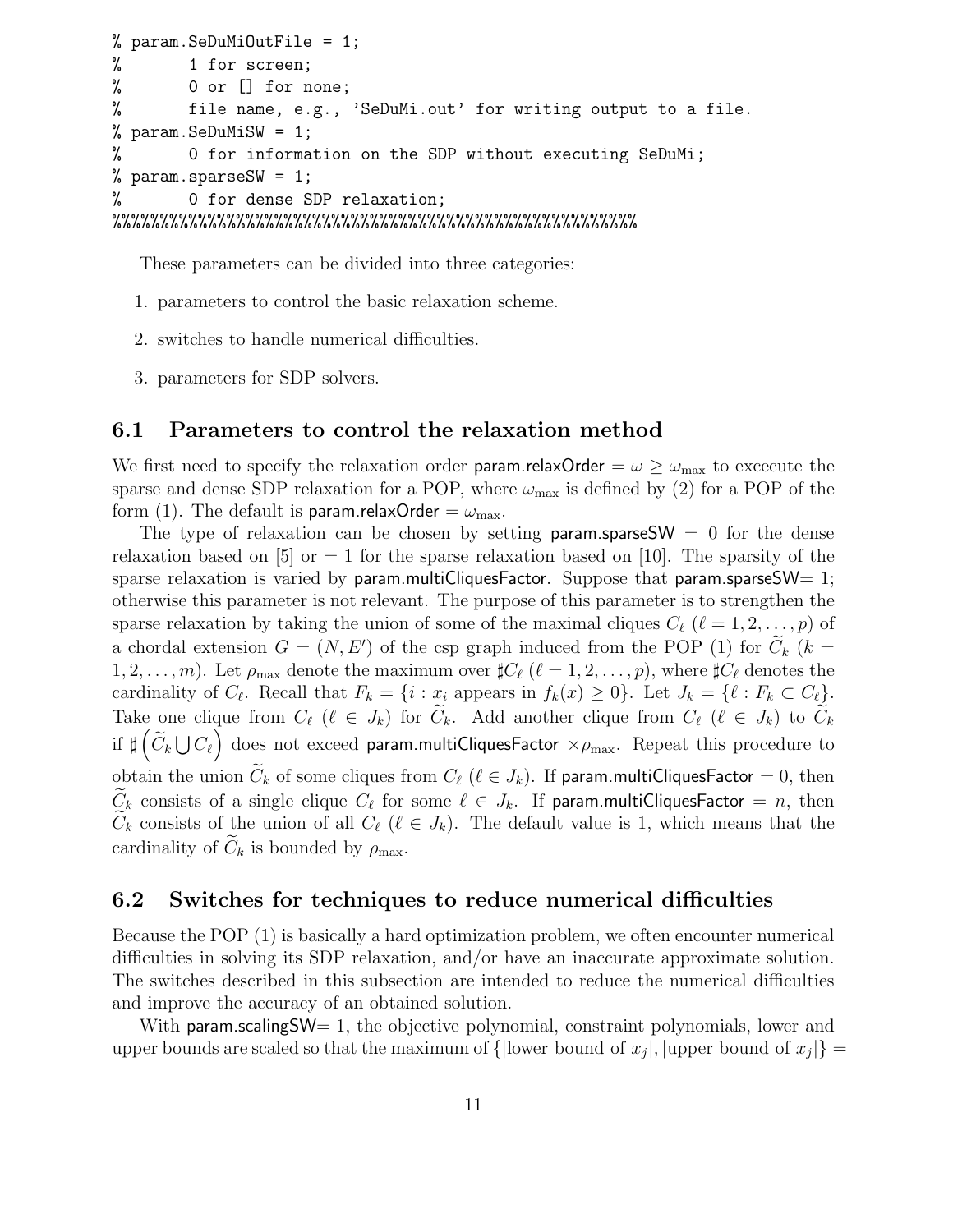$1 (j \in J)$  and that the maximum absolute value of the coefficients of all monomials in each polynomial is 1, where J denotes the set of indices j such that the variable  $x_j$  has finite lower and upper bounds;  $-1.0e+10 < \text{lbd}(j) \le \text{ubd}(j) < 1.0e+10$ . This scaling technique is very effective to improve the numerical stability when solving the resulting SDP relaxation. The default is param.scaling  $SW = 1$ .

Appropriate bounds are added for all linearized variables  $y_{\alpha}$   $(\alpha \in \widetilde{\mathcal{F}})$  if param.boundSW = 1, otherwise, no bounds are added to  $y_{\alpha}$ . The default is param.boundSW= 1. In particular, when every variable  $x_j$  is scaled such that  $\text{lbd}(j) = 0$  and  $\text{ubd}(j) = 1$   $(j = 1, 2, \ldots, n)$ , the bounds  $0 \leq y_{\alpha} \leq 1 \ (\alpha \in \mathcal{F})$  are added. Empirically, we know such a bounding is very effective to improve the numerical stability in solving the SDP relaxation. Therefore, we recommend users to modify a POP so that every variable  $x_j$  is nonnegative and has a finite positive upper bound; then the desired scaling and bounding of variables  $y_{\alpha}$  ( $\alpha \in \mathcal{F}$ ) are performed in the function sparsePOP.m by taking param.scaling  $SW = 1$  and param.bound SW  $= 1.$ 

The parameter param.eqTolerance is used to convert every equality constraint into two inequaly constraints; if 1.0e-10 < param.eqTolerance, then we replace each equality constraint  $f(x) = 0$  by  $f(x) \ge 0$  and  $-f(x) \ge -$ **param.eqTolerance.** When SeDuMi shows a numerical difficulty in solving the SDP relaxation of a POP with equality constraints, this technique with 1.0e-3  $\leq$  param.eqTolerance  $\leq$  1.0e-7 often provides a more stable SDP relaxation problem that can be solved by SeDuMi. The default is **param.eqTolerance**  $= 0$ , *i.e.* the equality constraints are kept as given.

Perturbing the objective polynomial to compute an optimal solution of a degenerate POP is described in Section 5.1 of [10]. The parameter **param.perturbation** is used for this purpose. If 1.0e-10  $\lt$  param.perturbation, then we modify the objective polynomial  $f(x)$ as  $f(\boldsymbol{x}) + p^t \boldsymbol{x}$ , where  $0 \leq p_i \leq$  param.perturbation. Otherwise, we do not perturb. The default value for param.perturbation is  $0.0$ , *i.e.*, no perturbation to the objective polynomial is performed.

When the SDP relaxation is too large to be solved, param.reduceMomentMatSW may help. If param.reduceMomentMatSW = 1, then sparsePOP.m eliminates redundant elements of  $\mathcal{A}^{C_{\ell}}_{\omega}$  ( $\ell = 1, 2, ..., p$ ) in the PSDP (3) using the method proposed in the paper [4]. See also [10].

When the complementarity condition exists in the constraints of a POP to be solved, we can set param.complementaritySW = 1. Suppose that  $x_ix_j = 0$  appears as an equality constraint. Then any variable  $y_\alpha$  corresponding to a monomial  $x^\alpha$  such that  $\alpha_i \geq 1$  and  $\alpha_j \geq$ 1 is set to zero and eliminated from the PSDP (3). The default is param.complementaritySW  $= 0.$ 

#### 6.3 Parameters for SDP Solvers

The function sparsePOP.m can provide three kinds of output for the SDP relaxation problem: information on the problem itself such as the size and the nonzero elements of the constraint matrix of the problem, data on an optimal solution of the problem obtained by SeDuMi, and SDPA sparse format data of the problem. SeDuMi should be called in the function sparsePOP.m to have information on the problem itself as well as data on the obtained optimal solution, which can be done by setting  $param.SeDuMISW= 1$ . The parameter  $\alpha$  param.SeDuMiOutFile is used in connection with the parameter param.SeDuMiSW= 1. The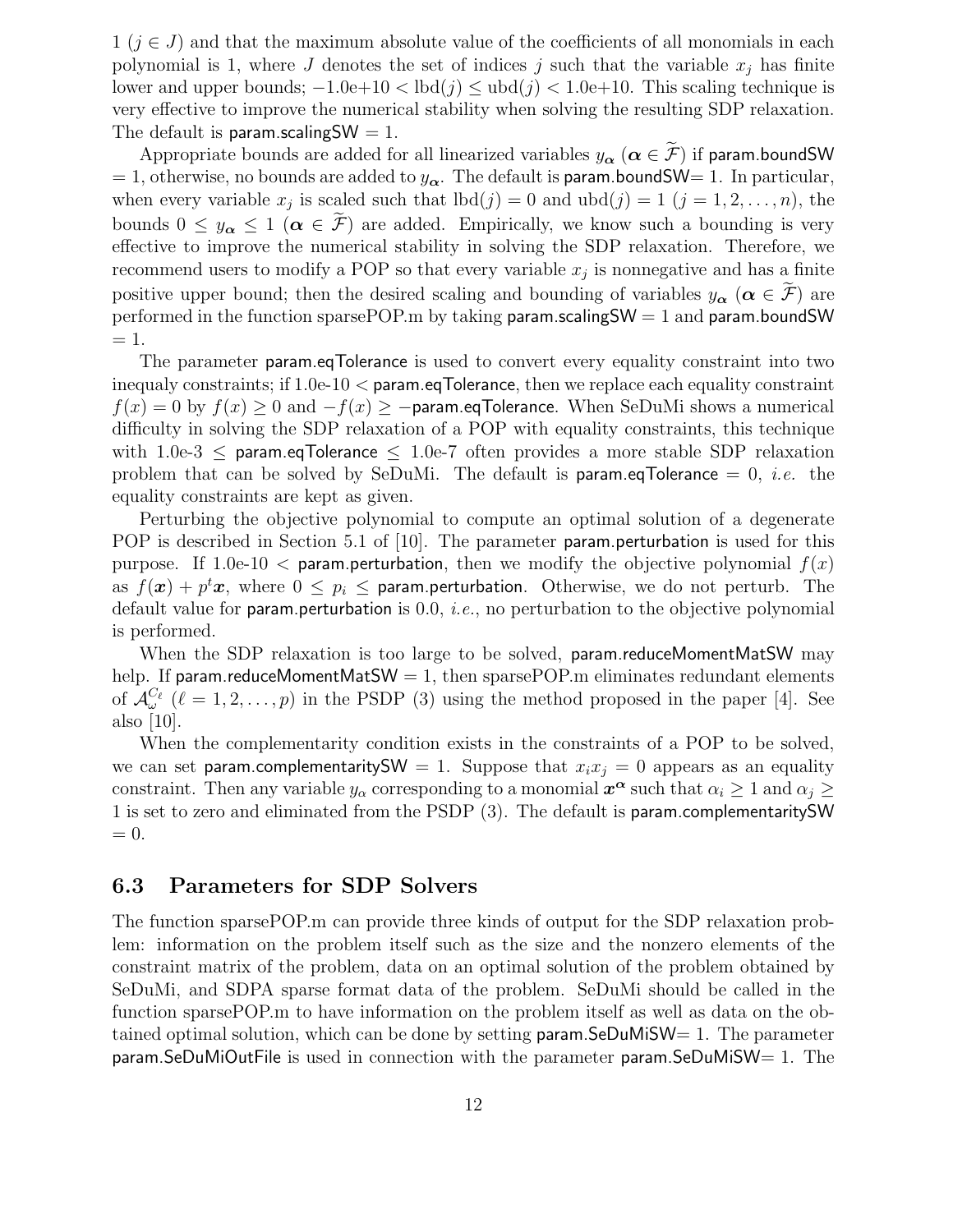default value for param.SeDuMiOutFile= 1 is used to display the output from SeDuMi on the screen. If we assign the name of a file such as  $param.SeDuMiOutFile = 'SeDuMi.out',$ the output from SeDuMi is written in the file. Choose **param.SeDuMiOutFile**  $= 0$  to display no information from SeDuMi. The value 0 for param.SeDuMiSW is used to have information on the problem printed without solving the SDP relaxation problem. The default value for param.SeDuMiSW is 1. In either of the cases param.SeDuMiSW=  $1$  or 0, we can store detailed information of the POP and its SDP relaxation in a file specified by the parameter param.detailedInfFile; for example, param.detailedInfFile  $=$  'details.out'. The default is param.detailedInfFile  $= [ ]$ , *i.e.*, no detailed information is printed. To get SDPA sparse format data of the SDP relaxation problem, we need to assign the name of a file for SDPA sparse format data to the parameter param.sdpaDataFile; for example, param.sdpaDataFile  $=$  'test.dat-s'. Then, the SDP relaxation problem can be solved later by using some software packages such as SDPA [9] and SDPT3 [8] with the SDPA sparse format input file 'test.dat-s'. The default is param.sdpaDataFile =  $[$   $]$ , *i.e.*, no SDPA sparse format data is created.

# 7 MATLAB functions used in the function sparsePOP.m

In Table 7, we give a brief description of utility programs in sparseSOS.

# 8 Concluding Remarks

We have described how the software package SparsePOP can be used. It should be mentioned that the size of POPs that can be handled by the SparsePOP currently can go up to  $n = 30$  if the lower relaxation order such as 1 or 2 is used. It also depends on the sparsity of polynomials in a POP to be solved. See the paper [10] for extensive numerical results.

### References

- [1] GAMS HomePage, http://www.gams.com/
- [2] GLOBAL Library, http://www.gamsworld.org/global/globallib.htm
- [3] S. Kim, M. Kojima and H. Waki, "Generalized Lagrangian duals and sums of square relaxation of sparse polynomial optimization problems", to appear in SIAM J. Optimization.
- [4] M. Kojima, S. Kim and H. Waki, "Sparsity in sums of squares of polynomials", to appear in Mathematical Programming.
- [5] J. B. Lasserre: Global optimization with polynomials and the problems of moments. SIAM Journal on Optimization, 11 (2001) 796–817.
- [6] P. A. Parrilo, "Semidefinite programming relaxations for semialgebraic problems", Mathematical Programming, 96 (2003) 293-320.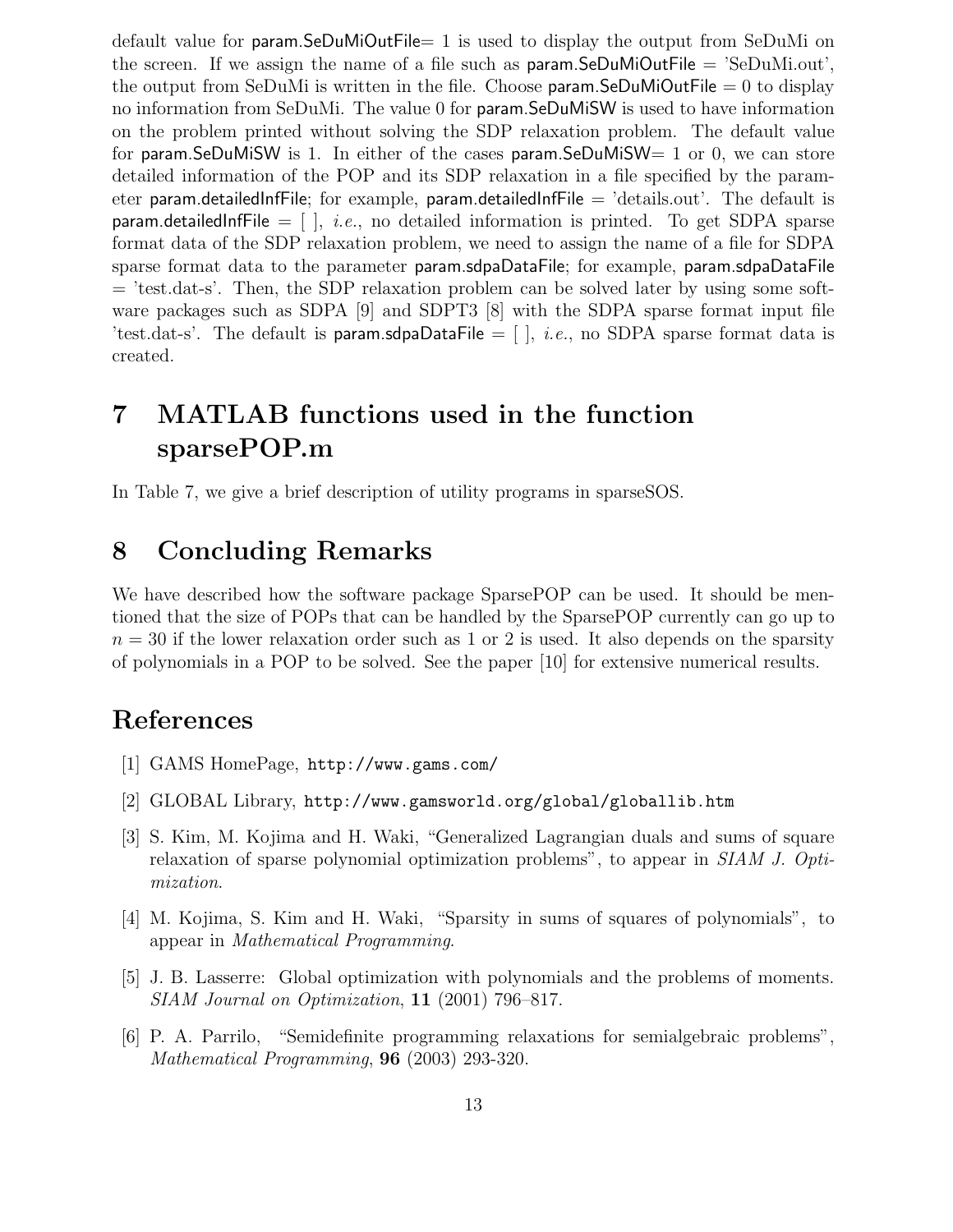| addBoundToPOP.m        | Add bounds to $y_{\alpha}$ $(\alpha \in \mathcal{F})$ .      |
|------------------------|--------------------------------------------------------------|
| boundToIneqPolySys.m   | Include lower and upper bounds, lbd and ubd,                 |
|                        | in ineqPolySys.                                              |
| checkPOP.m             | Verify input data objPoly, ineqPolySys, Ibd and ubd          |
|                        | describing a POP in the sparsePOP format.                    |
| evalPolynomials.m      | Evaluate a polynomial or a polynomial system.                |
| genApproxSolution.m    | Compute an approximate solution of POP using the             |
|                        | optimal value obtained from the SDP relaxation.              |
| genBasisIndices.m      | Form basisIndices used for basisSupports from clique.        |
| genBasisSupports.m     | Generate basisSupports based on basisIndices                 |
|                        | and relaxOrder.                                              |
| genClique.m            | Generate clique based the correlative sparsity pattern of    |
|                        | objective and constraint polynomials of a POP.               |
| listupAllSupports.m    | List up all support vectors used in the PSDP.                |
| monomialSort.m         | Sort monomials.                                              |
| perturbObjPoly.m       | Perturb objective polynomial with a given small number.      |
| PSDPtoLSDP             | Generate an SDP relaxation problem in the SDPA               |
|                        | sparse format.                                               |
| relax1EqTo2Ineqs.m     | Convert every equality constraint into two inequality        |
|                        | constraints.                                                 |
| saveOriginalPOP.m      | Save the original POP before being modified.                 |
| scalingPOP.m           | Scale objPoly, inEqPolySys, Ibd and ubd of a POP.            |
| SDPAtoSeDuMi.m         | Convert SDPA sparse format data into SeDuMi format           |
|                        | data.                                                        |
| setParameter.m         | Set default values for parameters not specified by the user. |
| simplifyPolynomial.m   | Simplify a polynomial or a polynomial system.                |
| writeBasisIndices.m    | Print basisIndices used for basisSupports.                   |
| writeBasisSupports.m   | Print basisSupports.                                         |
| writeClique.m          | Print clique.                                                |
| writeParameters.m      | Print param.                                                 |
| writePolynomials.m     | Print a polynomial or a polynomial system                    |
|                        | in the sparsePOP format.                                     |
| writePOP.m             | Print a POP expressed in the sparse POP format.              |
| writeResults.m         | Print an approximate optimal solution and errors.            |
| writeSDPAformatData.m  | Print SDPA sparse format data on an LSDP.                    |
| writeSeDuMiInputData.m | Print SeDuMi format data on an LSDP.                         |